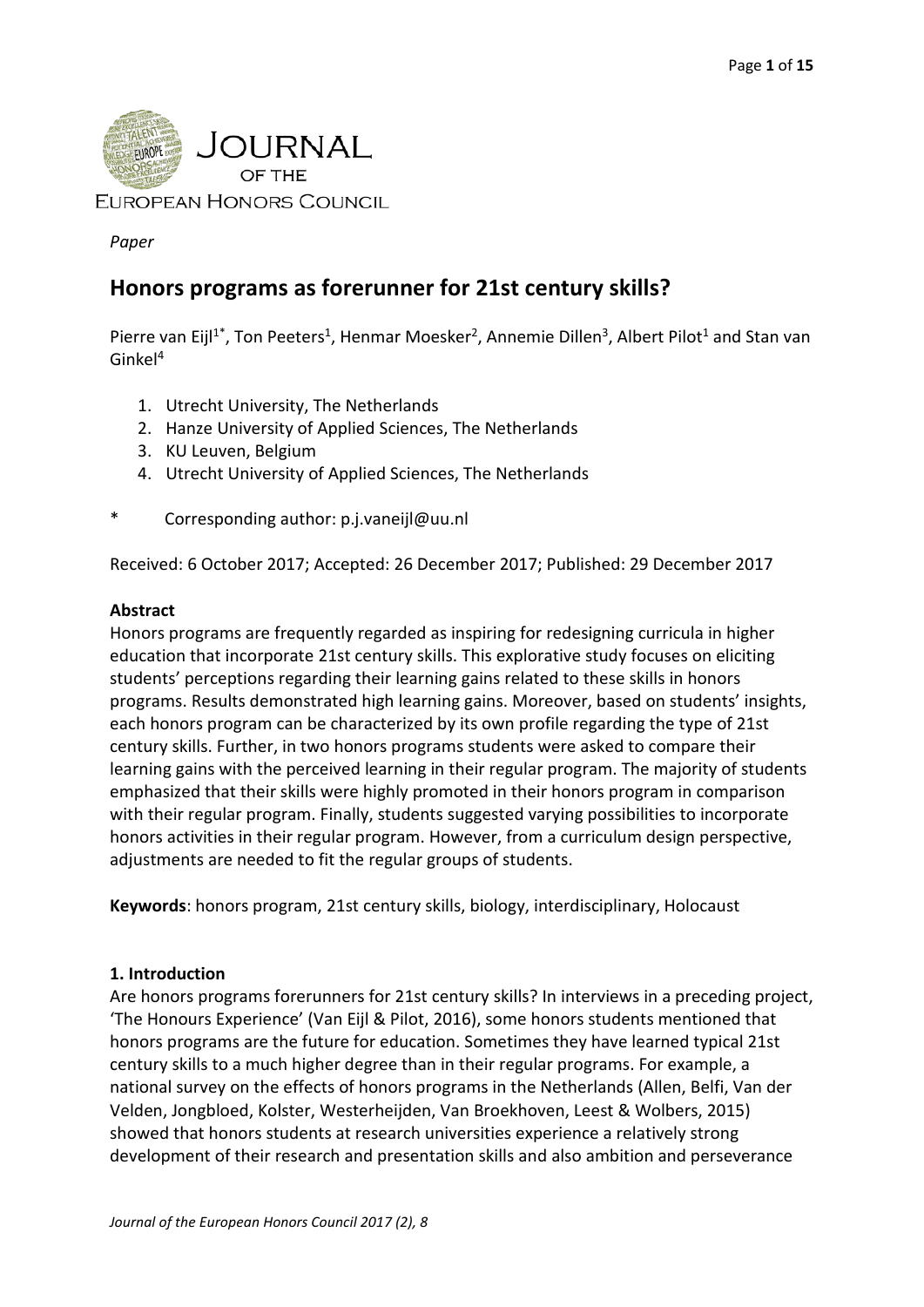compared to regular students. Honors students of universities of applied sciences experience showed a relatively strong development of their leadership competencies. To get a better picture of these important skills, we started a project to explore to what degree honors students gained relatively more 21st century skills in their honors programs compared to their regular programs. As a preparation we organized a workshop at the International Honors Conference at Windesheim University of Applied Sciences (UAS) in Zwolle, The Netherlands (June 2017), to present the first results and to discuss them. An additional aim of this project is to discover what students think about incorporating honors activities (involved in learning these skills) into the regular program. Three extra-curricular honors programs with participants from the Netherlands, Belgium, USA, Indonesia, Ireland and Nigeria, joined this project: the Biology honors program of Utrecht University, the Interdisciplinary honors program of the KU Leuven and the International honors summer school Camp Westerbork of Hanze University of Applied Sciences. Questionnaires and observations were used to explore their learning gains and ideas about these skills.

#### **2. What are 21st century skills?**

21st century skills are often mentioned to describe what students will need to function in and contribute in their professional activities in the 21st century. These are generic skills with related knowledge, insight and attitudes (Thijs, Fisser & Van der Hoeven, 2014). They are considered necessary in a society that is rapidly changing with computers and technology replacing a lot of human labor, creating new opportunities, digital intelligence (big data), becoming more global and bringing new ethical dilemmas (Colvin, 2015). International researchers (supported by Microsoft, Cisco and Intel) have studied these skills for primary and secondary education and reported on these in the KSAVE-model (Knowledge, Skills, Attitudes, Values and Ethics) (Binkley, Erstad, Herman, Raizen, Ripley, & Rumble, 2010). In the Netherlands this was elaborated by Boswinkel & Schram (2011). A Utrecht-based research group on 21st century skills of the Freudenthal Institute, Utrecht University (Universiteit Utrecht, Onderwijsadvies en Training (FSW), 2015) made a model for secondary and tertiary education with the following categories: creativity, problem-solving, collaboration and communication, ICT literacy and self-regulation. Some universities have already incorporated these skills in their policy plans, for instance Windesheim University of Applied Sciences:

- Social and cultural skills, personal and social responsibility, and cultural awareness;
- Critical thinking and analytical skills;
- Demonstrating leadership and taking responsibility;
- Being innovative, inquisitive, creative and flexible;
- Initiative-taking, spotting opportunities and having an entrepreneurial spirit;
- Co-operation, interpersonal skills and problem-solving mindset;
- Communicative, effective, accurate, using modern technology to good effect;
- Being able to find, use and evaluate information and effectively use modern technological aids.

(Windesheim University of Applied Sciences, 2014, p. 12).

# **3. Overview of 21st century skills**

In the aforementioned model of the Utrecht research group of the Freudenthal Institute, other models can be recognized but it is still concise. However we made some adaptations in the names of categories to be closer to the reality in Dutch honors education. So the self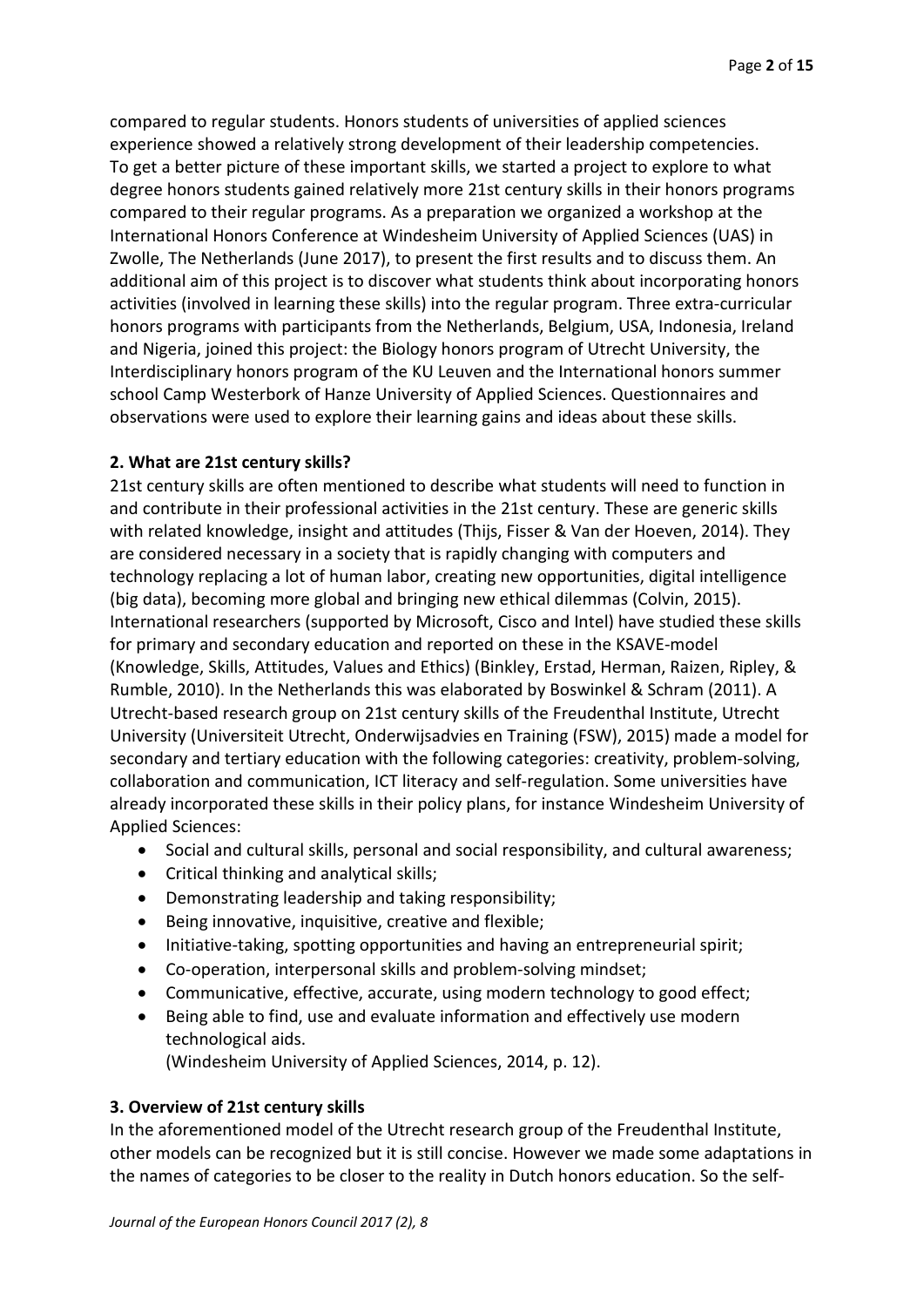regulation category has been renamed 'Personal leadership' and 'Crossing borders' became a category of its own. An extra sixth category 'Skills yet unknown' has been introduced to take care of unclear and unexpected skills that may also be needed later in this century. These six groups of skills are visualized in figure 1. These skills are not completely separate from each other. The skills 'giving and receiving feedback' are for instance related to 'communication', but also to the development of personal leadership and teamwork.



*Figure 1: Scheme of six categories of 21st century skills* 

*Source of scheme: the authors of this publication Source of pictures: Pixabay, Unsplash (public domain); Coachcenter (reprinted by permission)*

*3.1 Explanation of each category of 21st century skills*



Creativity and problem solving: The ability to create and optimize new ideas, to work in an innovative way, to think critically, to identify, analyze and solve problems and to design something new. (Source picture: [Pixabay\)](https://pixabay.com/p-304146/?no_redirect)



Teamwork and communication: the ability to work in a team and to communicate effectively. (Source picture: [Coachcenter,](http://www.coachcenter.nl/coach-workshop/) reprinted by permission)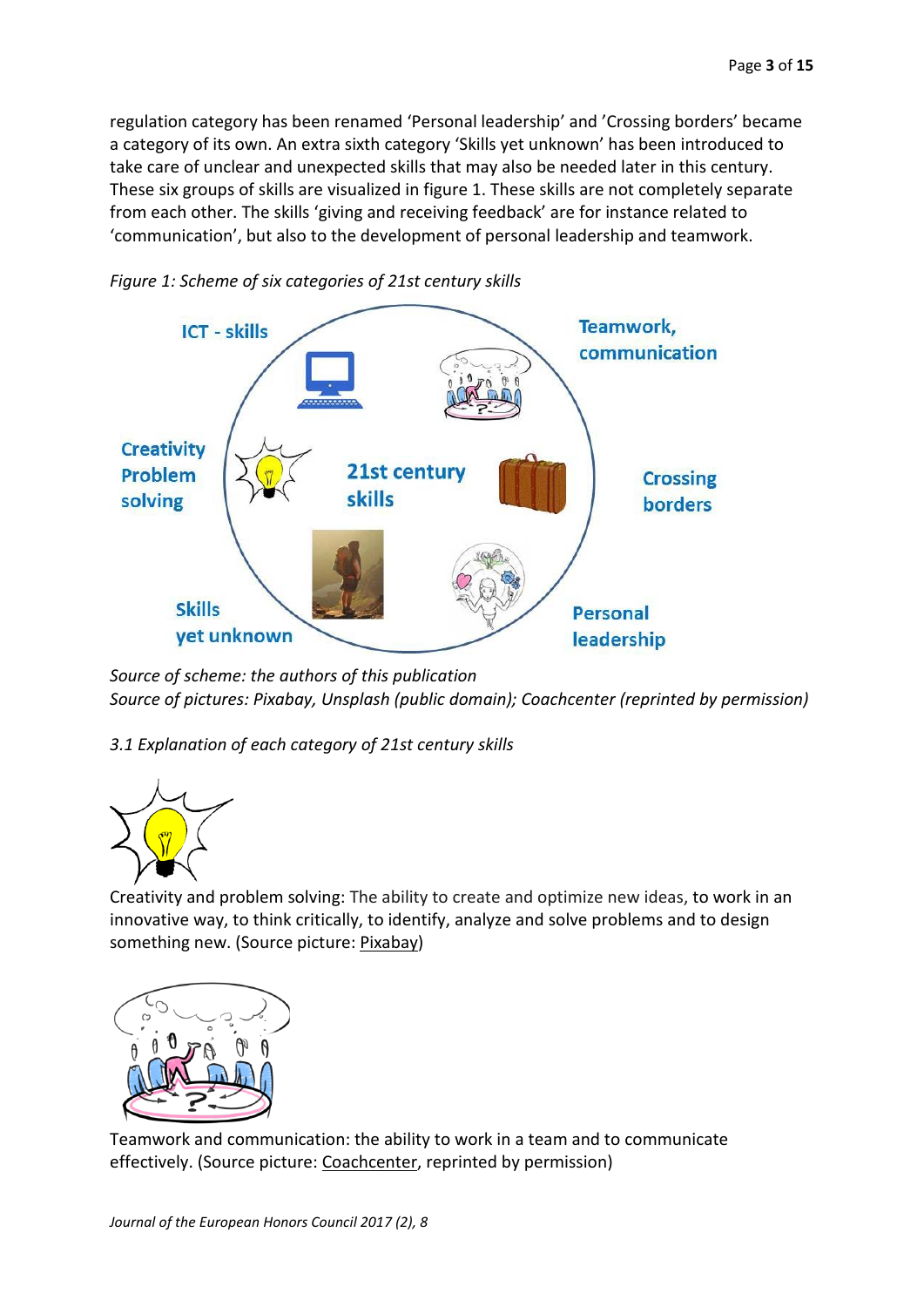

Crossing borders: the ability to work with people from other disciplines and/or cultures/nationalities and the ability to develop a different perspective. (Source picture: [Pixabay\)](https://pixabay.com/p-304146/?no_redirect)



Personal leadership: the ability to arrange your own life and work, to take initiatives, to work on personal development and integrity, and to take responsibility for your own actions. (Source picture: [Coachcenter,](http://www.coachcenter.nl/coach-opleiding/) reprinted by permission)



ICT-skills: the ability of effective and efficient use of technology and information, and to understand influences of artificial intelligence on a profession. (Source picture: [Pixabay\)](https://pixabay.com/p-304146/?no_redirect)



Skills yet unknown: These skills refer to future developments in this century we are not yet aware of and skills that are overlooked until now or only identified incidentally. Some other inventories also emphasize flexibility, adaptability and versatility (EUROlocal, 2017), productivity (including entrepreneurship) and risk-taking (Voogt & Roblin, 2012). (Source picture: Unsplash / [Danka & Peter\)](https://unsplash.com/@dankapeter)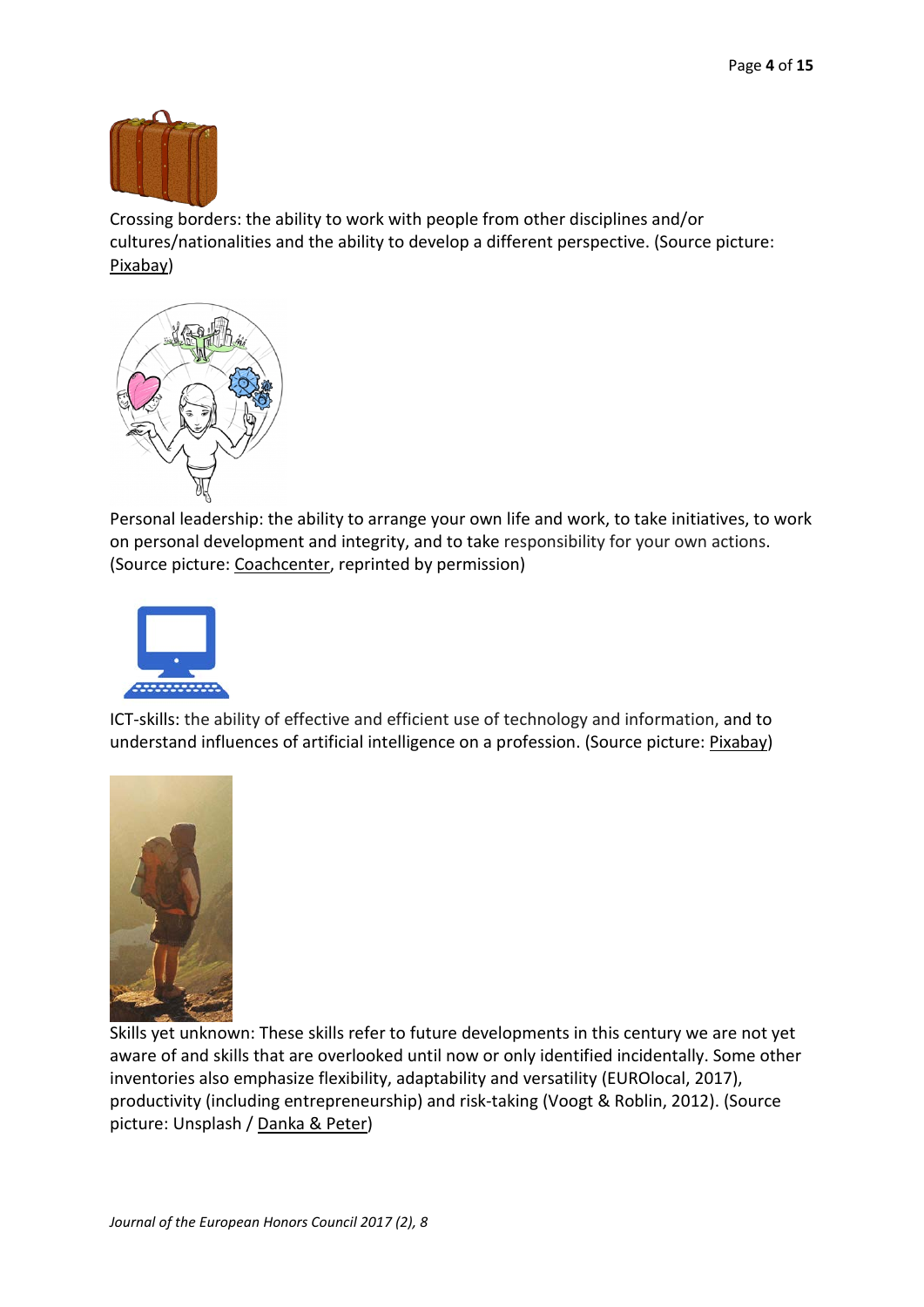#### **4. Aims and method**

The aim of this study is to explore the opportunities for incorporating 21st century skills in curricula of higher education in the coming years. Based on literature about expected changes in the labor market for graduates of higher education in this century (Colvin, 2015), we think that it is needed to redesign the goals and teaching-learning activities in the curricula of many or all programs in higher education, but until now there is no clear and precise insight in what changes should be made in the many different disciplines. For this reason a first exploration is needed to better understand the problem of what knowledge, skills and attitudes will be necessary in the 21st century curricula in higher education. The results of this exploration can provide a starting point for more detailed and quantitative studies in the different disciplines and cultural contexts. This leads to two goals:

- 1. to explore the degree in which honors students were stimulated to learn 21st century skills in their honors programs and to ask honors students to compare this to their regular program.
- 2. to discover what honors students think about incorporation of honors activities (involved in learning 21st century skills) into their regular program.

We focused in this exploration on teachers and students of honors programs in the Netherlands, because we found many curriculum goals, activities and experiences that were linked to discussions in the literature about 21st century skills and the future of the labor market for graduates of higher education in these programs in a previous study. Honors programs are also considered as laboratories for educational innovation in higher education (Wolfensberger, Van Eijl & Pilot, 2012), so in these programs one might expect to find relevant cases and experiences.

From a previous study, we chose three relevant cases to prepare a workshop on the International Honors Conference at Windesheim UAS in June 2017. Three cases were considered enough for this first exploration. We asked the teachers in the three cases to describe the main characteristics of their course in this perspective, and to ask their students some questions about their involvement and learning gains in 21st century skills after the course. In the first two cases the students answered by way of a questionnaire, in the third case this was impossible. Instead data gathering was done by the teacher, based on the observation of the learning process and the reflection documents of the students at the end of the summer school. The questionnaire was developed specifically for this study by the authors, inspired by the models of section 2, focusing on the goals of this study and adapted to the context of the cases and the expected experiences of the students (see tables 1 and 2 for the questions in the questionnaire regarding 21st century skills).

Because the number of students was low in these cases, we asked all students to answer the questionnaire. In case 1 this involves the students of academic years 2015-2016 and 2016 – 2017. In the other cases this was 2016-2017.

Data analysis was done for each case separately: case 1 and 2 quantitatively to calculate weighted averages, in order to find what skills students considered (most) important. Because the cases were intentionally quite different, we did not intend to compare the data of the cases.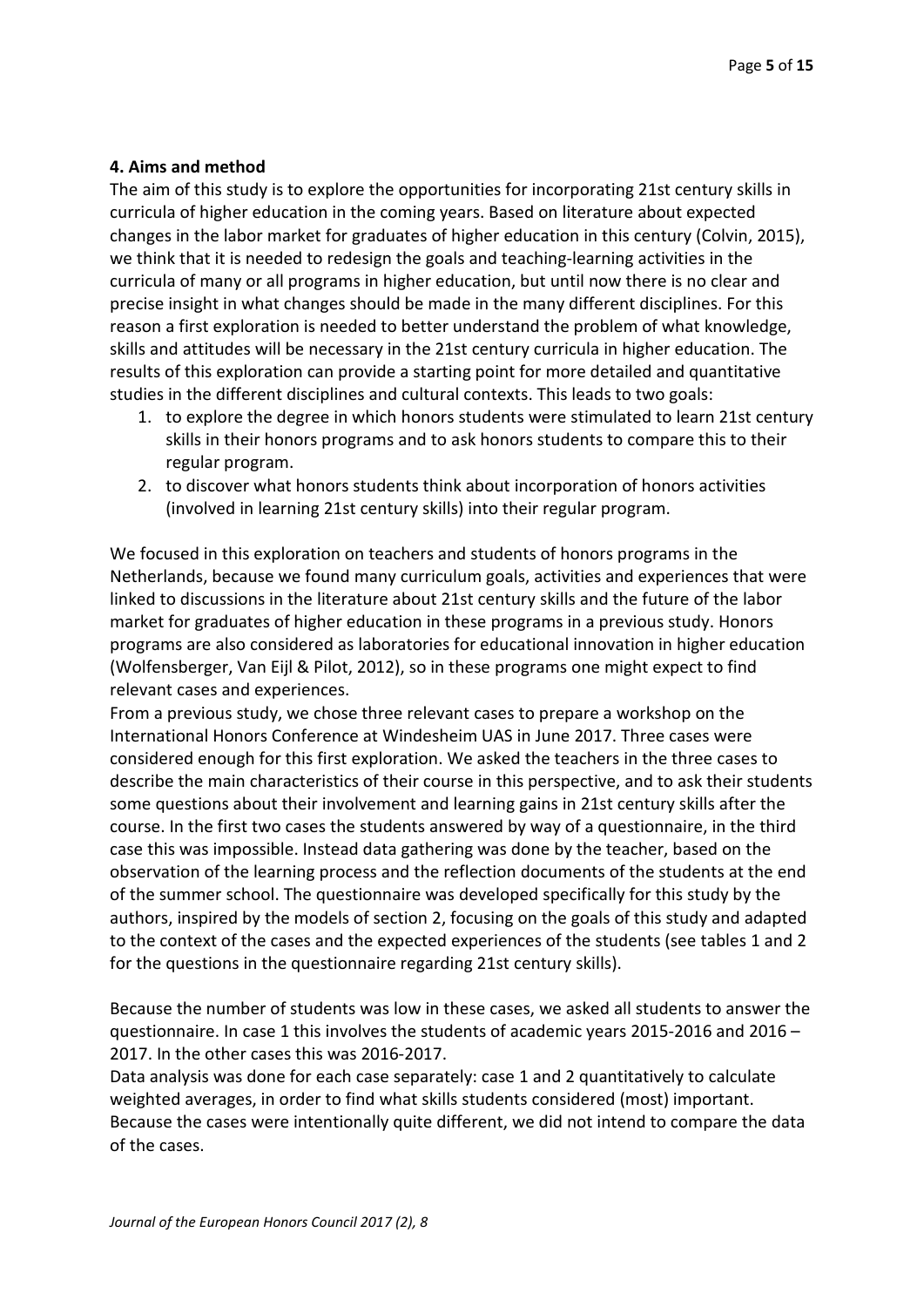The qualitative analysis of the data of the cases was done by the first two authors, focusing on the goals of this study. After reaching consensus, the discussion was continued with the other authors, which led to minor changes and final agreement about the results and conclusions.

#### **5. Case descriptions**

Before turning to the results of the data collection among students, we first describe the main characteristics of the honors program Biology (UU), the Interdisciplinary honors program of KU Leuven (two courses) and the Summer school Hanze UAS, in relation to 21st century skills.

*5.1 Case 1: The honors program Biology at Utrecht University and 21st century skills*  During their first honors year, sophomore students from the honors program of Biology at Utrecht University (the Netherlands) work on a complex project. This project often results in a commercially published book or a comprehensive website. After the start of the project, the teachers no longer give feedback to the students during the further process (only in case of emergency). However, they provide 'just in time' modules, for example about critical thinking and ethics. In addition, students can consult experts on their own initiative. Many important 21st century skills are addressed: collaborating intensively, communicating clearly, arranging effective meetings, developing leadership skills, developing creative, innovative and critical thinking and reflecting. In addition, the task is also a prelude to a piece of education that students have to design and deliver to freshman biology students about the content of their project topic. The group size is 12-19 students. This large group project is a crucial part of the honors program. The task is so complex that students have to work together intensively, divide tasks and jointly take many decisions in order to arrive at a successful result. During this project they should be able to rely on each other. Students have to perform all the activities necessary to produce the book. The project is strongly student-led, and students assign themselves tasks necessary for finishing the project. The assignment comprises an entire academic year, starting in September and finishing in May/June as an extracurricular activity (Wiegant, Boonstra, Peeters & Scager, 2012). At the end the students organize a symposium where they present their book.

*5.2 Case 2: The interdisciplinary Honors program at KU Leuven and 21st century skills*  The interdisciplinary Honors program on 'evil, retribution and forgiveness' at the KU Leuven (Belgium) is an extra-curricular program consisting of two courses of 3 ECTS points, with one course in each semester (October-January; February-June). The program is meant for about 12 students at the KU Leuven who follow a regular bachelor program (last stage) or master program, within the four faculties of Theology and Religious Studies (1 student), Philosophy (2), Law (3) and Social Sciences (4).

The first course is called 'Conceptualizing evil, retribution and forgiveness', the second course 'Dealing with evil, retribution and forgiveness'. The first part is more centered on conceptual thinking on evil and forgiveness; while the second part includes theoretical reflection as well as concrete involvement in social organizations working on these topics. Various learning activities are scheduled within these courses: excursions (to places such as a museum for remembrance of the Holocaust or to the office of Human Rights Watch); group discussions and close reading of texts from various disciplines; presentations of summaries and reflections on book chapters; keeping a blog together; writing an opinion article for a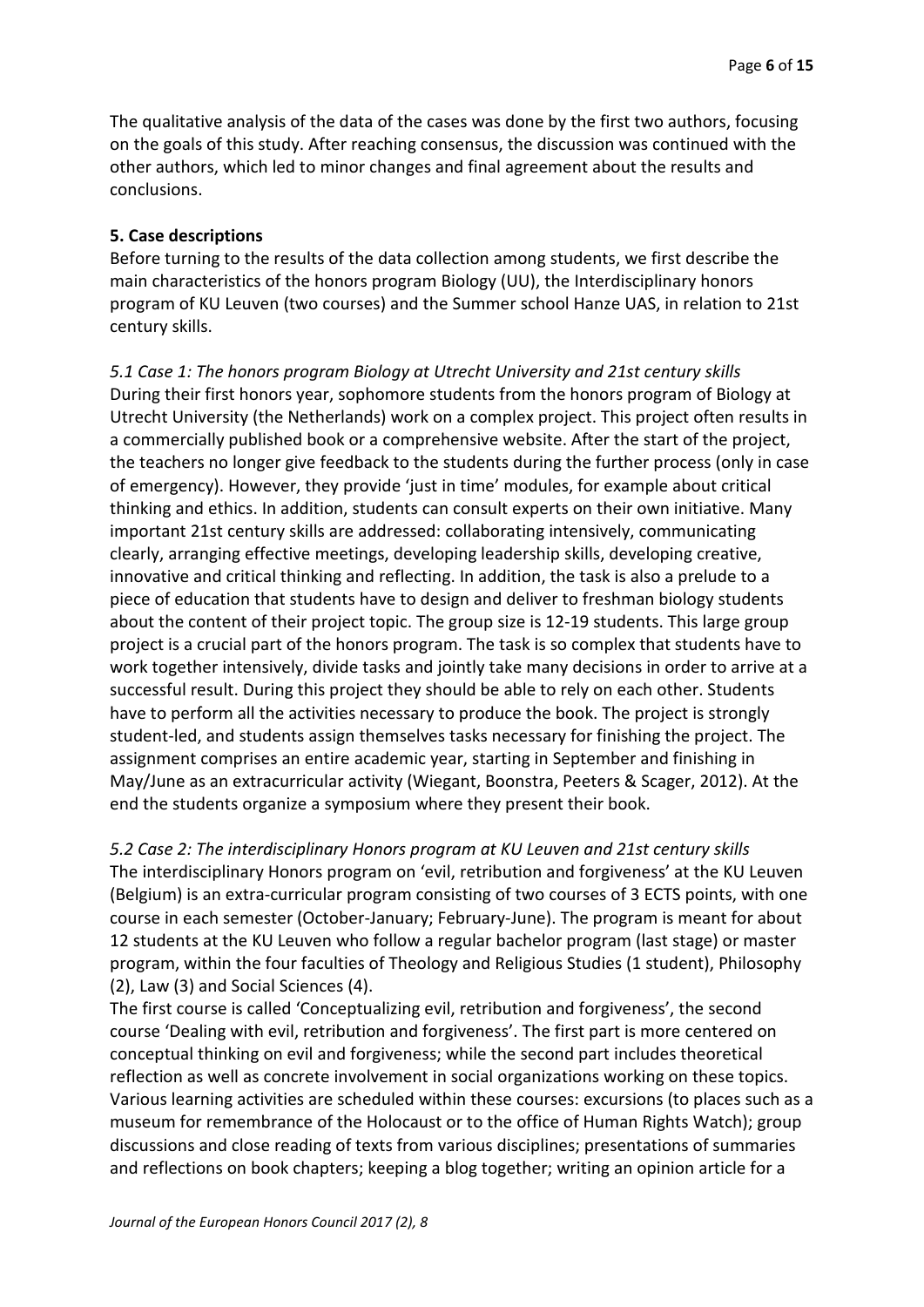journal; a panel discussion with professors of various disciplines; a film seminar; and reflection about evil and forgiveness in the personal lives of the students.

# *5.3 Case 3: The Honors Summer school Camp Westerbork at Hanze UAS and 21st century skills*

Hanze University of Applied Sciences (the Netherlands) and Memorial Centre Camp Westerbork have been working together in the last few years in organizing honors projects that connect lessons from the remarkable history of Camp Westerbork to issues and problems of today's society. One of the projects in this cooperation was a summer school on Holocaust Remembrance in which American and Dutch students worked together in a project connecting past and present day issues in society. In total 11 honors students participated in this summer school, coming from Colorado School of Mines and Texas State University (USA) and Windesheim University of Applied Sciences and Hanze University of Applied Sciences (the Netherlands).

The purpose of the summer school was to further develop personal and social skills of students by providing a project in which international cooperation, working from different perspectives and social responsibility are key components. This was done by connecting World War II history with present day developments and their impact on modern day society. In the summer school students were provided with the opportunity to collaborate with an international cohort to study Holocaust history. Students used these "lessons from the past" to examine, investigate, and critique problems in today's societies concentrating on the theme of bystanders. They created their own project in relation to these complex problems where they could use their initiative and creativity.

Before the actual summer school started, students did research into Holocaust history. This was facilitated with online lectures, readings and assignments. The summer school itself was a 17-day program with excursions to several Holocaust sites in the Netherlands and Germany as well as working on projects on location at Memorial Centre Camp Westerbork. In small groups they created a photo exhibition and a Ted Talk-video about bystanders in the past and what it means to be a bystander in the society of today. The capstone of the summer school was formed by the final presentations of each team's projects. In the summer school an experienced honors teacher worked together with a representative of Memorial Centre Camp Westerbork, together acting as coaches for the participating students.

#### **6. Results**

#### *6.1 Results of the questionnaire about 21st century skills*

We asked the students who participated in the honors program of biology in Utrecht (case 1) and the interdisciplinary honors program in Leuven (case 2), first if these programs stimulated them to develop 21st century skills. For the Summer school of Hanze UAS (case 3) we rely on teacher observations also including the results of a reflection task performed by the students at the end of their summer school. For cases 1 and 2, table 1 gives an overview of their responses in weighted averages scores.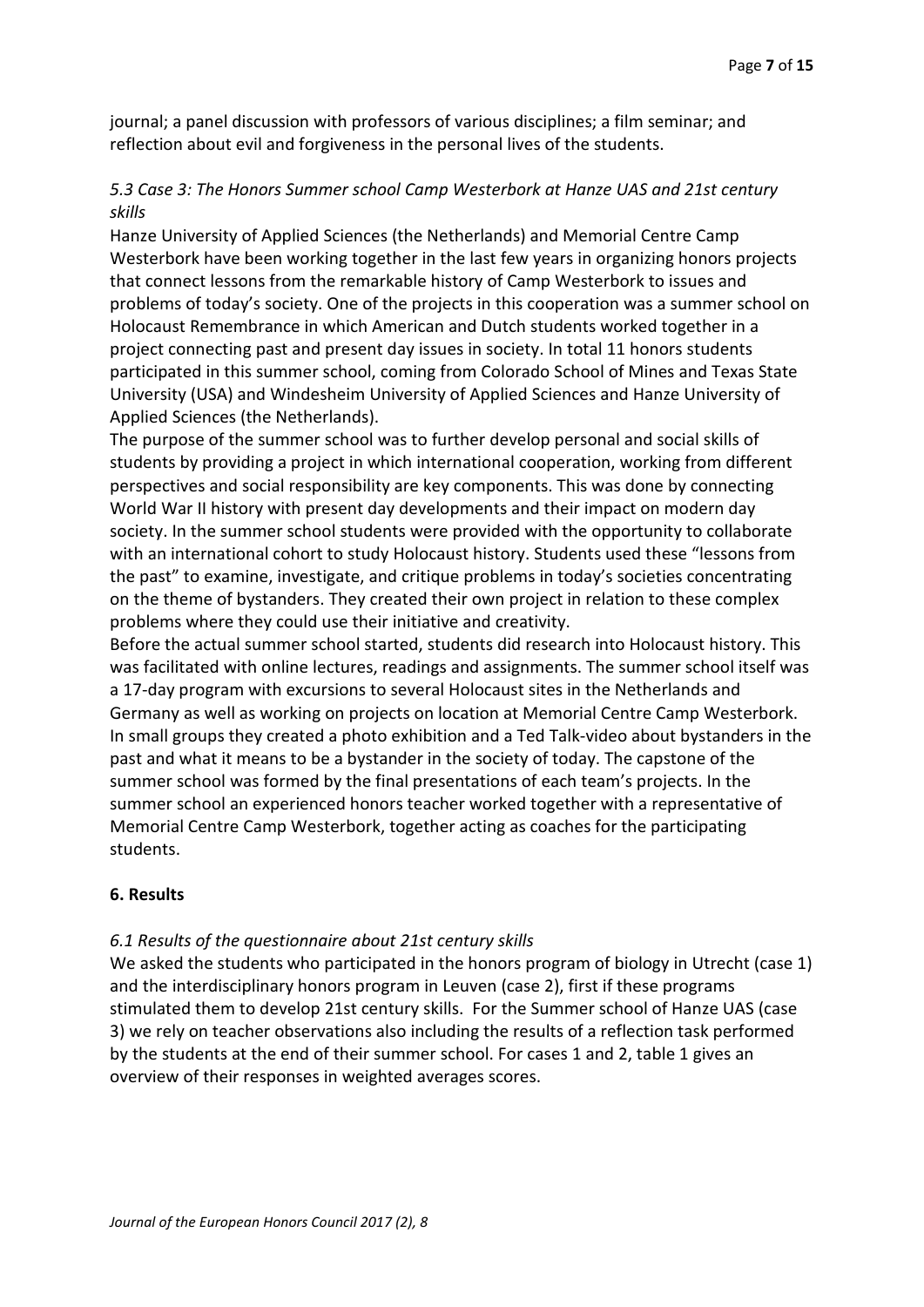| Question: Did the honors program stimulate you to? Responses by<br>students (scale: 0= no gain; $1 = a$ little; $2 =$ moderate; $3 =$<br>remarkable*). |                                                                |                                                        |                                                                      | Teacher<br>observations                                   |  |
|--------------------------------------------------------------------------------------------------------------------------------------------------------|----------------------------------------------------------------|--------------------------------------------------------|----------------------------------------------------------------------|-----------------------------------------------------------|--|
| Questions:                                                                                                                                             |                                                                | Case 1: Honors<br>Biology<br>(Utrecht).<br>$N = 29$ ** | Case 2:<br>Interdisciplinary<br>Honors (KU<br>Leuven)<br>$N = 6$ *** | Case 3:<br>Summer<br>school<br>(Hanze UAS)<br>$N = 11***$ |  |
| 1. Problem solving                                                                                                                                     |                                                                |                                                        |                                                                      |                                                           |  |
| problems:                                                                                                                                              | 1. think about real world<br>2. deal with complex<br>problems: |                                                        | very high, 3.00                                                      | high                                                      |  |
|                                                                                                                                                        |                                                                |                                                        | very high, 2.80                                                      | high                                                      |  |
|                                                                                                                                                        | 3. do research that exceeds<br>the regular program:            | medium, 1.83                                           | very high, 2.40                                                      | medium                                                    |  |
| thinking:                                                                                                                                              | 4. develop your critical                                       |                                                        | very high, 2.80                                                      | high                                                      |  |
| 5. think creatively:                                                                                                                                   |                                                                | high, 2.14                                             | very high, 2.40                                                      | high                                                      |  |
|                                                                                                                                                        | 6. enhance your problem<br>solving skills:                     | high, 2.07                                             | medium, 1.60                                                         | medium                                                    |  |
| 7. design something new:                                                                                                                               |                                                                | medium, 1.97                                           | high, 2.00                                                           | high                                                      |  |
| work in an innovative<br>8.<br>way?                                                                                                                    |                                                                | medium, 1.83                                           | very high, 2.40                                                      | high                                                      |  |
| 2. Teamwork, communication                                                                                                                             |                                                                |                                                        |                                                                      |                                                           |  |
| 9. work in a team:                                                                                                                                     |                                                                | very high, 2.83                                        | high, 2.20                                                           | high                                                      |  |
| 10. learn in discussion with<br>others:                                                                                                                |                                                                | very high, 2.79                                        | very high, 3.00                                                      | very high                                                 |  |
| intelligence:                                                                                                                                          | 11. develop empathy, social<br>skills and social               | medium, 1.79                                           | very high, 2.60                                                      | very high                                                 |  |
| 12. improve your written and<br>oral communications:                                                                                                   |                                                                | very high, 2.52                                        | high, 2.20                                                           | high                                                      |  |
| 3. Crossing borders                                                                                                                                    |                                                                |                                                        |                                                                      |                                                           |  |
| 13. develop a different<br>perspective on certain<br>things:                                                                                           |                                                                | high, 2.10                                             | very high, 2.80                                                      | very high                                                 |  |
| 14. work with people from<br>other disciplines and/or<br>cultures                                                                                      |                                                                | low, 1.41                                              | very high, 2.60                                                      | very high                                                 |  |
| 4 Personal leadership                                                                                                                                  |                                                                |                                                        |                                                                      |                                                           |  |
| 15. take initiatives and go for<br>new challenges:                                                                                                     |                                                                | very high, 2.48                                        | moderate, 2.00                                                       | very high                                                 |  |
| 16. give and receive feedback:                                                                                                                         |                                                                | very high, 2.48                                        | high, 2.20                                                           | high                                                      |  |

*Table 1. Honors programs stimulating development of 21st century skills*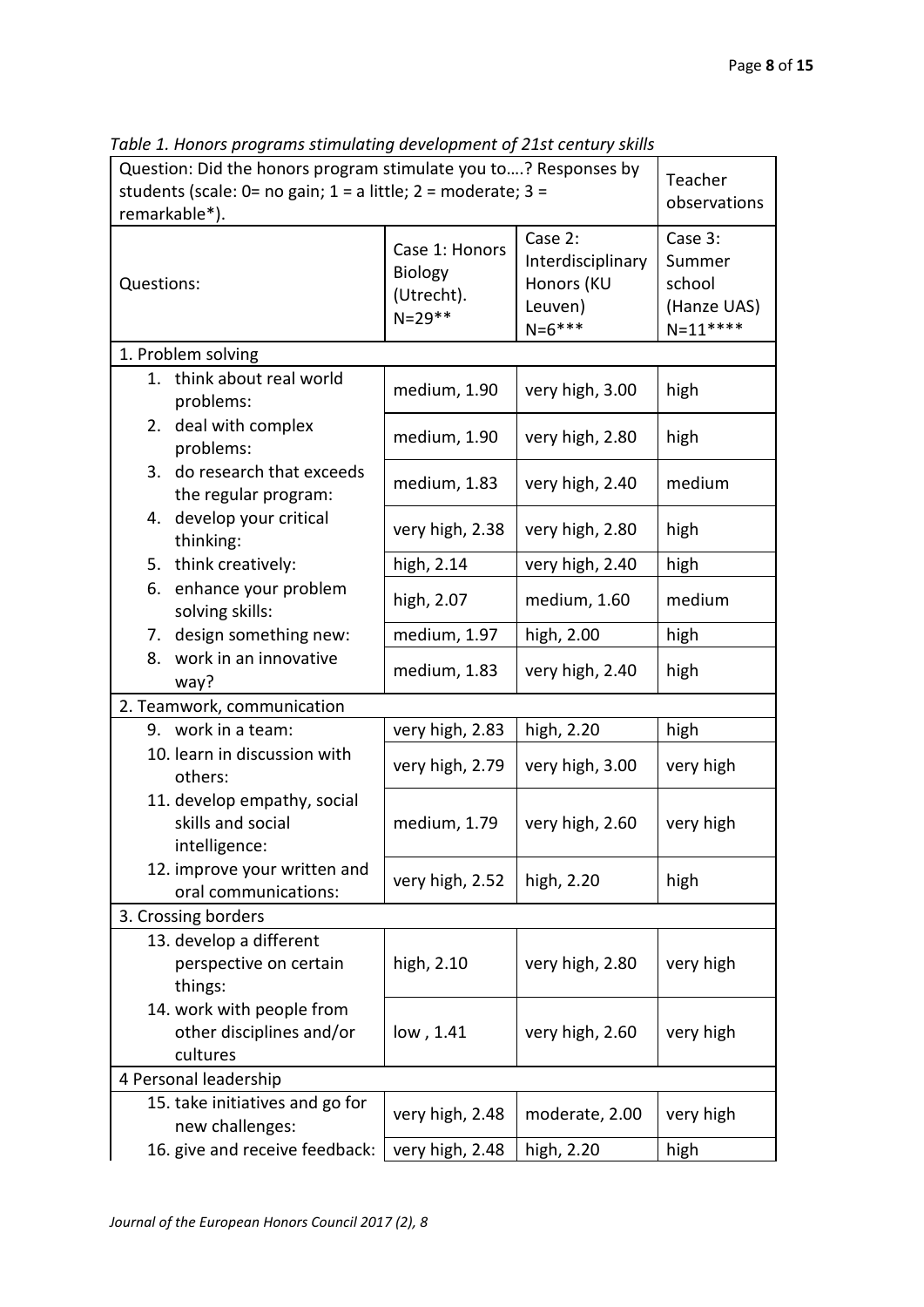| 17. develop your personal<br>and social responsibility:                        | high, 2.24     | very high, 2.40 | very high |  |  |
|--------------------------------------------------------------------------------|----------------|-----------------|-----------|--|--|
| 18. enhance your capacity for<br>self-regulation:                              | high, 2.14     | high, 2.20      | very high |  |  |
| 19. work on your personal<br>development (who am I,<br>what do I want to be?): | high, 2.10     | very high, 2.80 | very high |  |  |
| 5. ICT                                                                         |                |                 |           |  |  |
| 20. use of social media in<br>team assignments:                                | very low, 0.86 | high, 2.00      | high      |  |  |
| 21. improve computational<br>thinking                                          | very low, 0.86 | low, 1.20       | low       |  |  |
| 22. check the quality of your<br>sources on the internet?                      | low, 1.34      | low, 1.40       | low       |  |  |
| 23. enhance your media<br>literacy?                                            | low, 1.28      | low, 1.40       | low       |  |  |
| 6. Skills yet unknown: not yet specified                                       |                |                 |           |  |  |

*\* Indicative qualifications used to clarify the value of the weighted scores are: very low: 0.80- 1.00; low 1.00-1.50; medium 1.50-2.00; high 2.00-2.25; very high 2.25-3.00*

*\*\*Respondents case 1 were biology bachelor students from academic years 2015-2016 and 2016-2017; 53% in second year and 47% in third year of study. All students were Dutch, except one student from Indonesia.*

*\*\*\*Respondents case 2 were 5 males and one female, from different disciplines: Theology and Religious Studies (1), Philosophy (1), Law (3) and Social Sciences (1). Nationality Belgian (3), American (1); Irish (1) and Nigerian (1); bachelor and master students.*

*\*\*\*\*Respondents case 3 were 2 males and 9 females; bachelor students; Nationality: American (4) and Dutch (7).*

*6.2 Results of questionnaire about coaching and a comparison with the regular program* We also asked the students in case 1 and 2 about the coaching of the teachers regarding stimulating the development of 21st century skills and a comparison between their honors program and their regular program with respect to these skills. Table 2 gives an overview of their responses (questions 24 and 25 in the questionnaire).

| Questions                    | Scale and answers in percentages and numbers |           |            |         |  |
|------------------------------|----------------------------------------------|-----------|------------|---------|--|
| 24 Did your honors coach or  | not at all                                   | a little  | moderate   | much    |  |
| teacher stimulate the        |                                              |           |            | more    |  |
| development of these skills? | Case 1: Biology (UU):                        |           |            |         |  |
|                              | $7\%$ (2)                                    | 14% (4)   | 68% (19)   | 11% (3) |  |
|                              |                                              |           |            |         |  |
|                              | Case 2: Interdisciplinary KU Leuven:         |           |            |         |  |
|                              | $0\%$ (0)                                    | $0\%$ (0) | $60\%$ (3) | 40% (2) |  |
|                              |                                              |           |            |         |  |

*Table 2: Coaching and development of 21st century skills, and comparison with regular program; replies for cases 1 (N=28) and 2 (N=5)*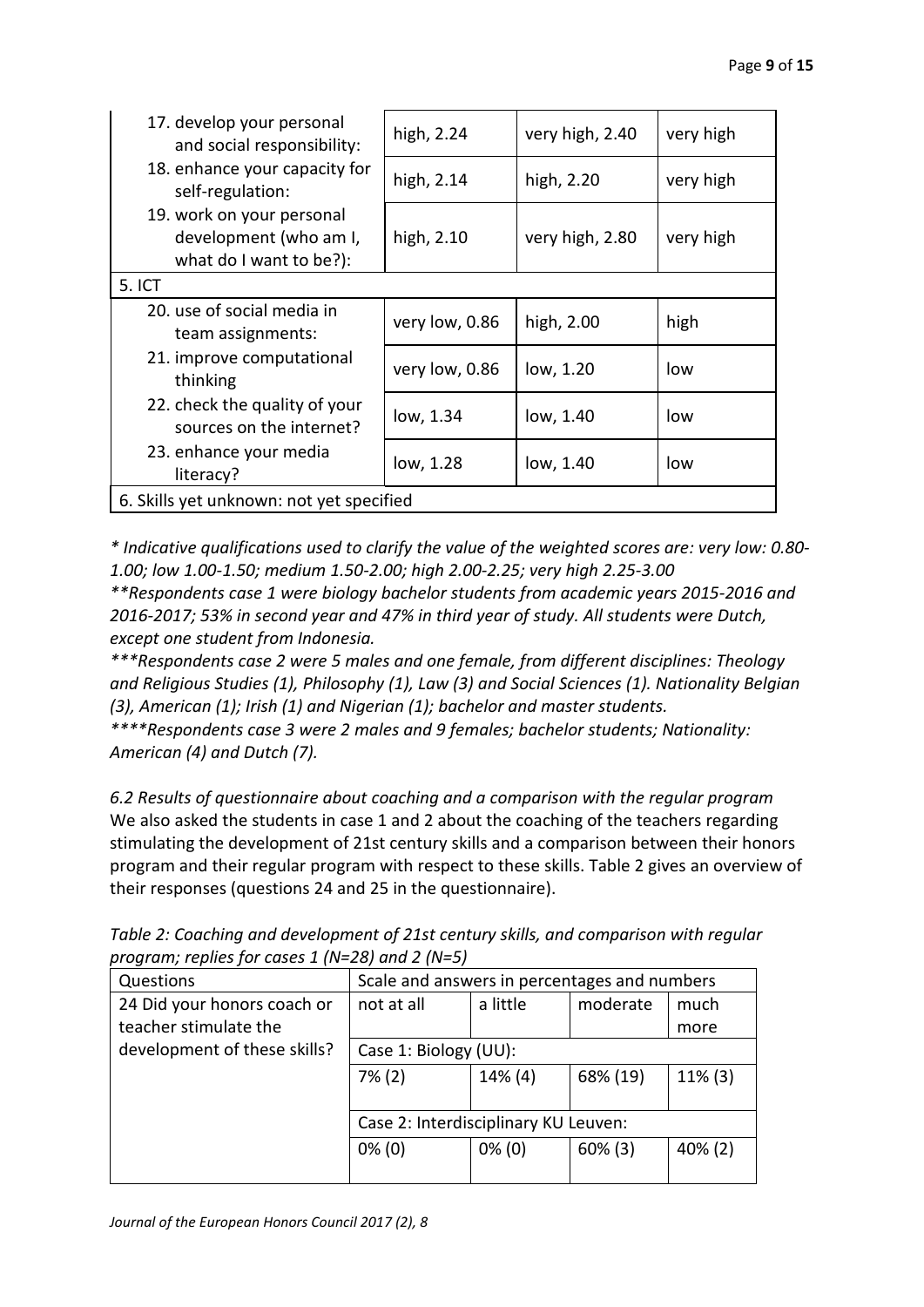| 25 Did your honors program  | not at all                          | a little  | some skills | a lot of   |
|-----------------------------|-------------------------------------|-----------|-------------|------------|
| promote the development of  |                                     |           |             | these      |
| these skills more than your |                                     |           |             | skills     |
| regular program?            | Case 1: Biology (UU):               |           |             |            |
|                             | $0\%$ (0)                           | $4\%$ (1) | 54% (15)    | 43% (12)   |
|                             |                                     |           |             |            |
|                             | Case 2: Interdisciplinary KU Leuven |           |             |            |
|                             | $0\%$ (0)                           | $0\%$ (0) | $60\%$ (3)  | $40\%$ (2) |
|                             |                                     |           |             |            |

# *6.3 Results of open questions in the questionnaire*

The open questions were:

26. Please give one or more examples of the way your honors coach or teacher stimulated the development of these skills.

27. Which activities of your honors program may be appropriate for incorporation in a regular program of your university?

28. What kind of adjustments on the honors activities are necessary to be able to incorporate them successfully in a regular program? Please give one or two examples of such adjustments?

Results are included in sections 6.4-6.6.

# *6.4 Analysis of results case 1: Honors program biology (Utrecht University)*

#### *Development of 21st century skills in the honors program*

According to the students their honors program stimulated the development of the following 21st century skills (very high or high scores in table 1):

- Category 1 (Problem solving): critical thinking, thinking creatively, problem solving skills;
- Category 2 (Teamwork, communication) teamwork, learning in discussion with others, improving their written and oral communication;
- Category 3 (Crossing borders): developing different perspectives;
- Category 4 (Personal leadership): taking initiatives and go for new challenges giving and receiving feedback and (high scores) developing personal and social responsibility, enhancing capacity for self-regulation.

The other skills have medium or (very) low scores.

A large majority of 68% of the students said that their honors coach/teacher stimulated the development of these 21st century skills in a moderate way (table 2, Q 24). A student explains this score as follows in open question 26: 'We got the assignment to create something as a group project. We decided to write a book. The teachers gave the opportunities and the conditions but we had to regulate the process ourselves.'

# *Incorporation of honors activities in the regular program*

Students give very diverse answers to this question (Q27), but nearly all students said some activities could be incorporated in their regular program. Some examples are: 'a module about ethics'; 'reading books, more feedback to each other and yourself, critical thinking'; 'individual projects should be stimulated more'; 'a large (intensive) project in which you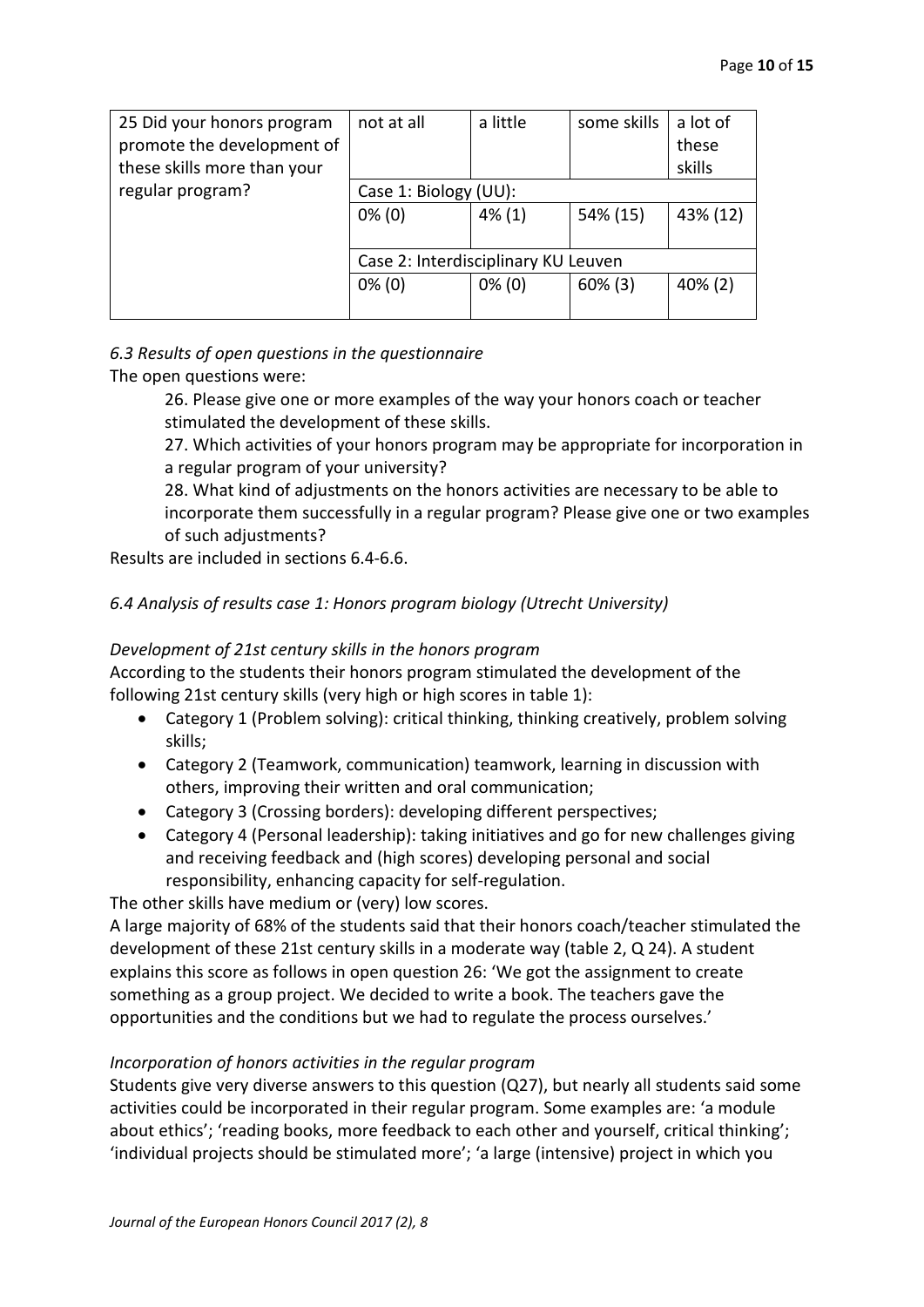should work together'; 'set up your own project; writing a book! Very educational and really great to do so with a group'; 'reading of popular scientific books'.

However, one student also said 'I don't think any of the activities would fit into the regular program. Adjustments would be necessary.'

*Adjustments proposed in case honors activities are incorporated in the regular program:* Students proposed a variety of adjustments (Q28), including: 'making it shorter', 'group projects around feasible assignments', 'more workshops', 'a stricter schedule', 'more supervision', 'not a compulsory course but an elective', and 'lower level'.

#### *6.5 Analysis of case 2: Interdisciplinary program KU Leuven*

#### *Development of 21st century skills*

Students gave the stimulation of the following skills (very) high scores:

- Category 1 (Problem solving): think about real world problems, deal with complex problems, do research that exceeds the regular program, develop critical thinking, work in an innovative way, design something new;
- Category 2 (Teamwork, communication): learn in discussion with others, develop empathy, social skills and social intelligence, work in a team, improve your written and oral communications, give and receive feedback;
- Category 3 (Crossing borders): develop a different perspective on certain things, work with people from other disciplines and/or cultures;
- Category 4 (Personal leadership): develop your personal and social responsibility, work on your personal development, enhance your capacity for self-regulation;
- Category 5 (ICT-skills): use of social media in team assignments.

60% of the students said (table 2, Q24) that their honors coach or teacher stimulated the development of some of these skills and 40% said a lot of these skills. As one student explains (Q 26): 'The coaches themselves were very active in organizing the program and giving us opportunities to explore. They did not, however, take a leading role in discussing, in the sense that they would not dominate a discussion, rather letting ideas flow freely amongst students once the topic has been launched.'

60% of the students said that the honors program (table 2, Q26) stimulated the development of 'some 21st century skills' and 40% said 'a lot of these skills'.

#### *Incorporation of honors activities in the regular program*

Many students thought that some honors activities may be appropriate for incorporation in a regular program (Q27). Examples are 'Group debates with smaller groups and interesting professors about certain societal phenomena', 'Exploring the effectiveness of certain measures and considering whether an interdisciplinary approach to a global issue is more appropriate' and 'I think my regular program may benefit from participation in a sociallyengaged manner, which is not encouraged at all'.

*Adjustments proposed in case honors activities are incorporated in the regular program* Students proposed the following adjustments (Q 28): 'I think the use of smaller groups, tutorials, is essential', 'the courses should be taught to students as normal course programs', 'making it more known to the students' and 'the program should be scaled up to be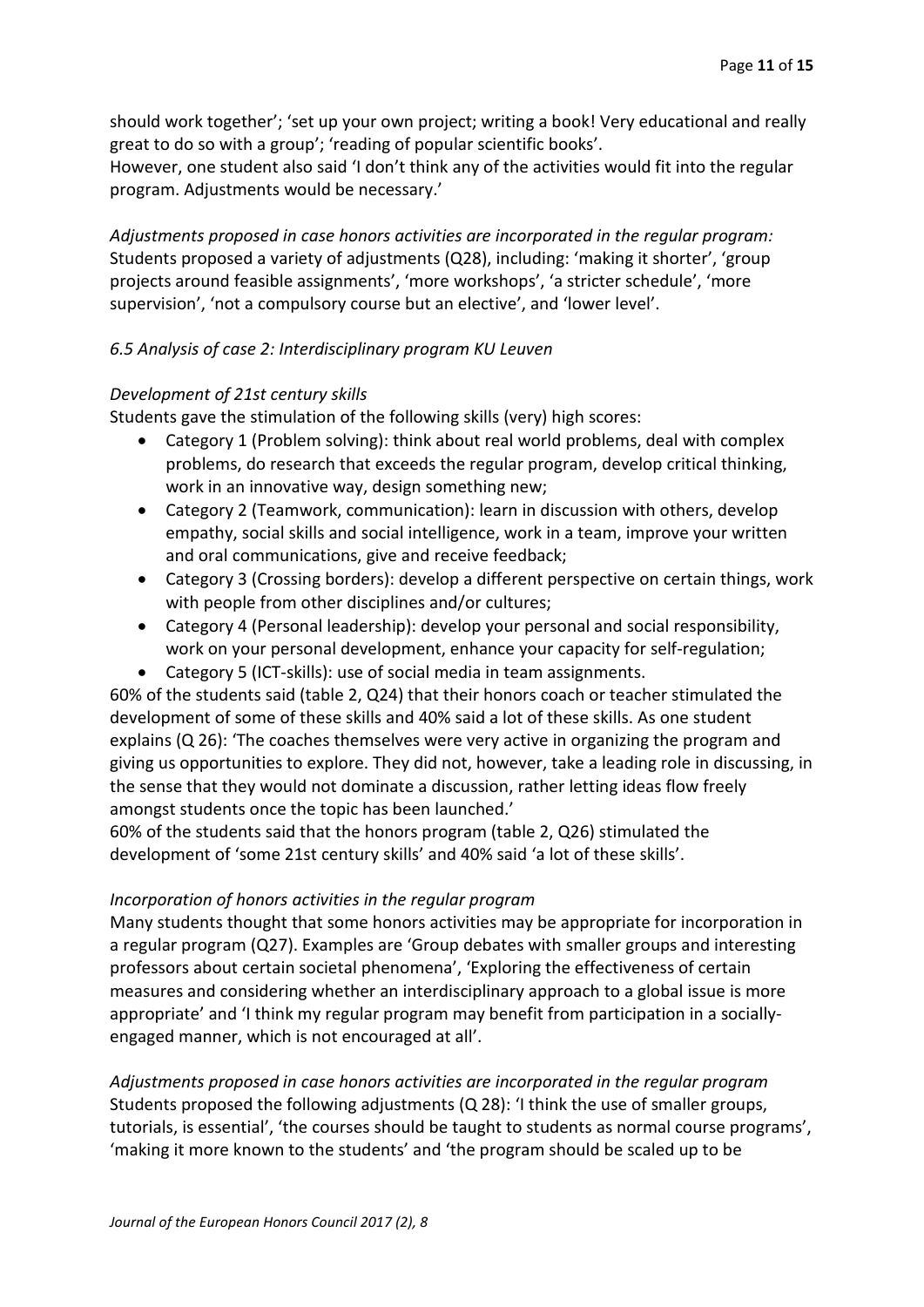incorporated in a regular program, but I am afraid that it will then lose its added value, also because people will then be forced to participate (even if there is no motivation)'.

# *6.6 Analysis of case 3: Honors Summer school Camp Westerbork, Hanze UAS, The Netherlands*

#### *Development of 21st century skills*

Students reflected on the summer school (table 1). They mentioned specifically that their critical thinking and creative thinking, team work, developing different perspectives and developing personal leadership have been enhanced by the program.

*Incorporation of honors activities in the regular program (teacher observation)* Although the summer school as a whole cannot be transferred to regular programs, elements of it may be used, for instance letting students work in multidisciplinary groups and working with assignments that require cooperation, creative skills and using different perspectives.

#### **7. Conclusion**

In this section, we return to the goals of this study which were introduced in section 4.

Goal 1: to explore the degree in which honors students were stimulated to learn 21st century skills in their honors programs and to ask honors students to compare this to their regular program.

In all three cases, which are by purpose very different, student data show that the learning of 21st century skills was stimulated in their honors programs. Each honors program had its own profile for the type of skills and the intensity of the learning. However, in all three programs one or more skills related to the categories 'problem solving', 'teamwork and communication', 'crossing borders' and 'personal leadership' have high to very high scores. Students don't report high extra learning gains for ICT skills.

In cases 1 and 2 student data show that their honors program promoted the development of some or a lot of 21st century skills. The student data in cases 1 and 2 also show that the teachers/coaches did stimulate them to learn these skills, but to a moderate degree, as one student explains: 'The teachers gave the opportunities and the conditions but we had to regulate the process ourselves.'

Goal 2: to discover what honors students think about incorporation of honors activities (involved in learning 21st century skills) into their regular program.

Most students in cases 1 and 2 said that some honors activities related to the learning of 21st century skills may be appropriate for incorporation in a regular program. A diversity of examples is given for each honors program. For example, the teacher observations in case 3 point to the following element: letting students work in multidisciplinary groups and working with assignments that require cooperation, creative skills and using different perspectives. Most students think that adjustments are necessary.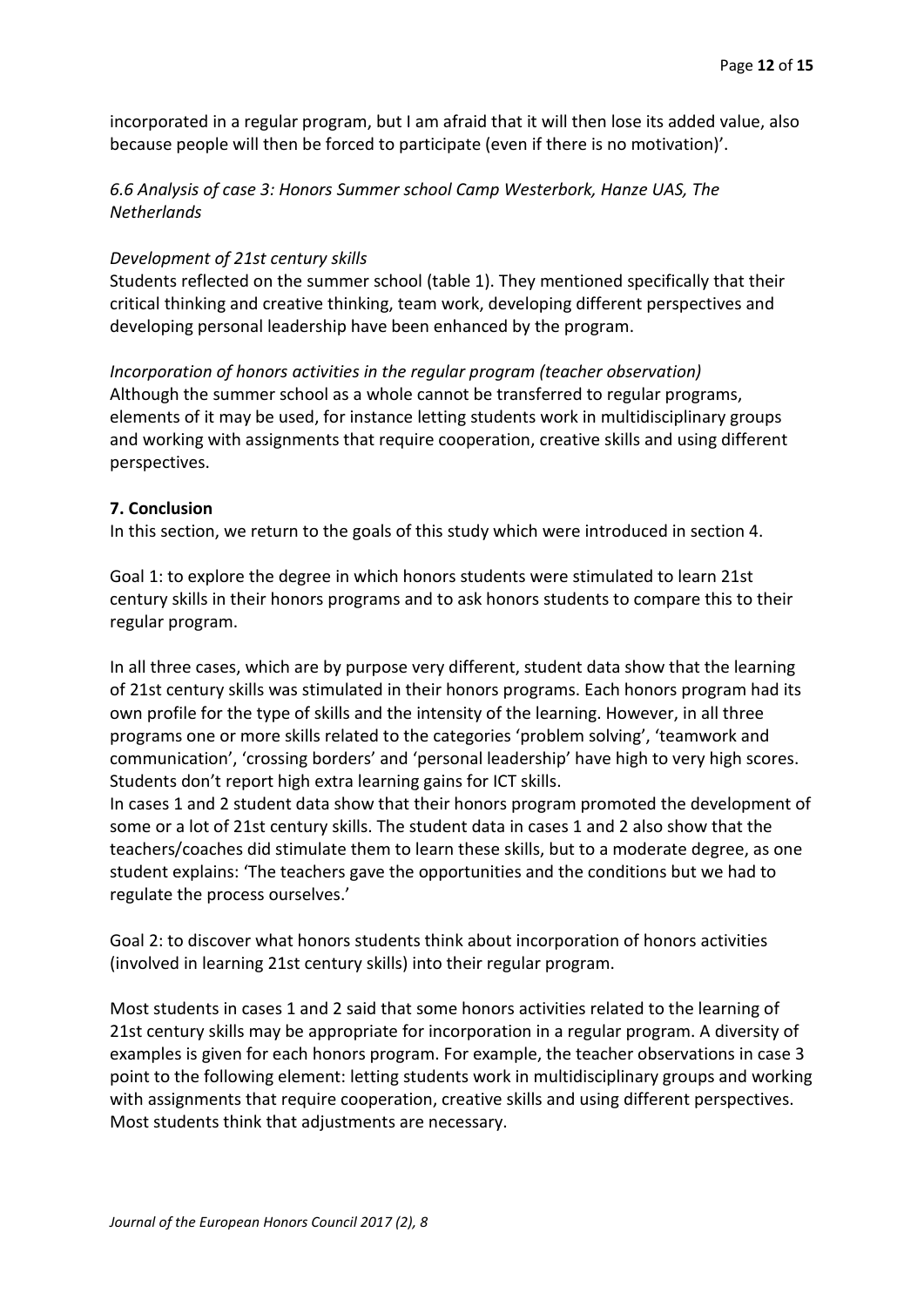#### **8. Discussion**

If we consider the results of this exploratory project we have a strong indication that the three honors programs stimulate the development of 21st century skills, or a lot of these skills. For cases 1 and 2, we have strong indications that the honors programs promoted the learning of these skills more than the regular programs. We use the word 'indication' because in the honors biology program quite a big group of 29 students (of two academic years) responded to the questionnaire, but in Leuven only 6 students did. The questionnaire was not used in the third case, where we had to rely on the observations of the teacher. The remarkable development of 21st century skills can also be the case in other honors programs elsewhere, but there is a great diversity in programs. So we expect that each honors program will have its own profile of 21st century skills. This can give a rich variety of examples of honors activities that have the potential for the learning of these skills. It is striking that the development of ICT skills did get only one high score (in case 2). But we had to take in to account that students are growing up with ICT and the honors programs cannot teach them much more on those skills. However, we think that the understanding of artificial intelligence will be a major issue in the coming years, which should, in our opinion, not be underestimated.

In the introduction also 'skills yet unknown' are mentioned. Issues such as dealing with ethical dilemmas ('doing the right thing'), personal integrity and awareness of potential implications of own actions may be important 21st century skills.

As mentioned in section 1, we organized a workshop at the International Honours Conference of 2017 in Zwolle, The Netherlands where these results were discussed. The participants of the workshop agreed in discussion about the relevance of this results. 'Honors programs as forerunner for 21st century skills' isn't only a promise and potential but requires also a way in which honors innovations can be adjusted and incorporated in regular programs. Because honors students are the more able and motivated students within the whole group of students who are engaged in the regular program. The adjustments proposed by the students refer to this point. Previous research (Wolfensberger, Van Eijl & Pilot, 2012) showed that this incorporation is often an informal process where teachers and sometimes students start experimenting with their honors experiences in parts of the regular program. In some universities there is a policy where honors programs are used also as a laboratory of change for the regular program (Wolfensberger, et al., 2012). A problem is that many successful honors innovations in education regarding 21st century skills are only known in a small circle of direct participants. The knowledge of these educational innovations can be stimulating for many others and it is worth to make them available by using the internet, publications and personal contacts.

# **References**

Allen, J., Belfi, B., Van der Velden, R.K.W., Jongbloed, B., Kolster, R., Westerheijden, D., Van Broekhoven, K., Leest, B., & Wolbers, M.H.J. (2015). *Het beste uit studenten. Onderzoek naar de werking van het Sirius Programma om excellentie in het hoger onderwijs te bevorderen*. Nijmegen: ITS/ROA/CHEPS. Available online: <http://doc.utwente.nl/98812/>

Binkley, M., Erstad, O., Herman, J., Raizen, S., Ripley, M. & Rumble, M. (2010). *Defining 21st century skills.* Melbourne: University of Melbourne.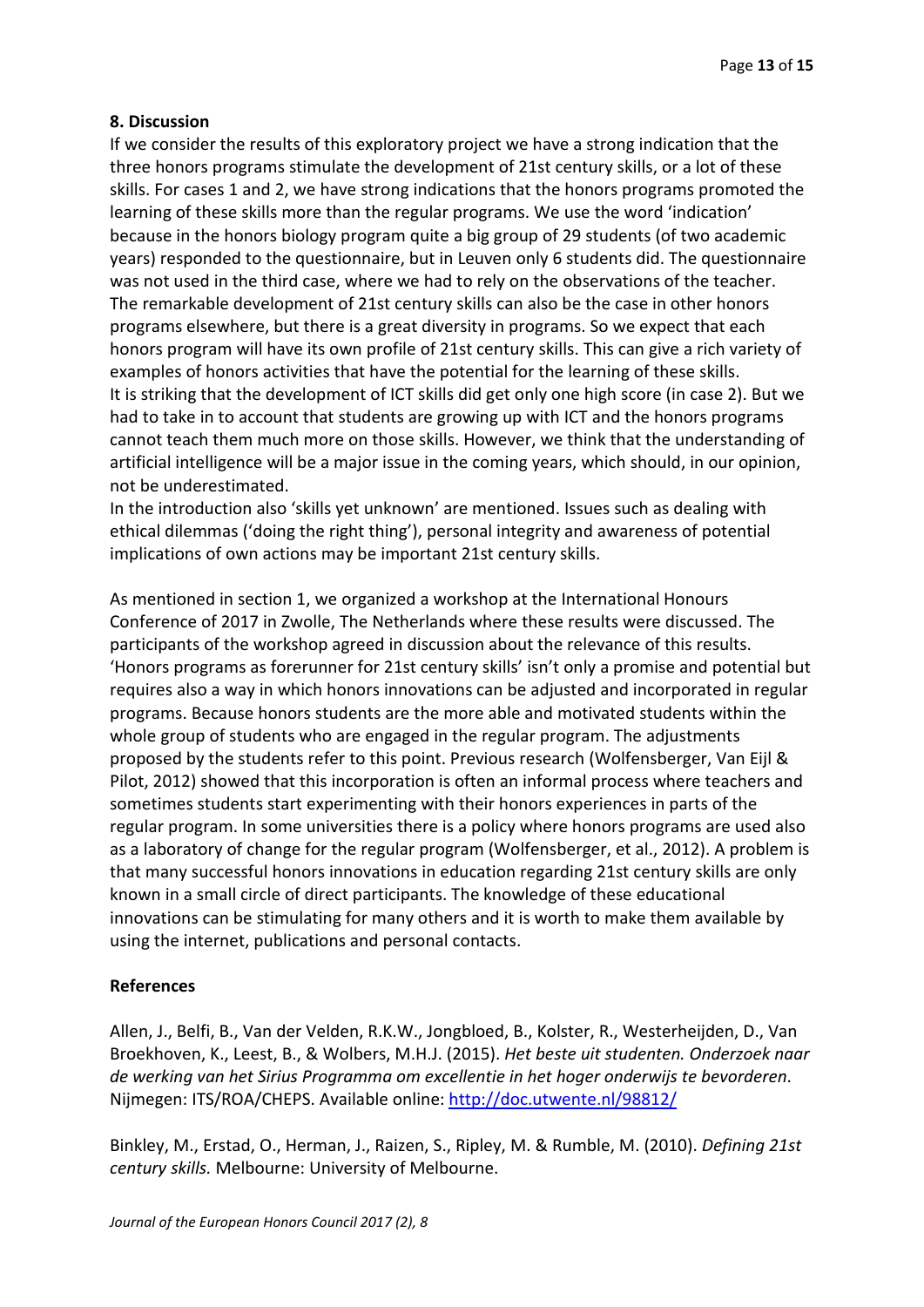Boswinkel, N. & Schram, E. (2011). *De toekomst telt.* Enschede: SLO/Ververs Foundation. Available online:<http://www.slo.nl/downloads/2011/toekomst-telt.pdf/> (accessed 6 December 2017)

Colvin, G. (2015). *Humans are underrated. What high achievers know that brilliant machines never will*. Boston: Nicholas Brealey Publishing.

EUROlocal (2017). *Inventory of 21st Century Skills and Competencies in a Learning Region.*  Available online: [http://eurolocal.info/resource/inventory-21st-century-skills-and](http://eurolocal.info/resource/inventory-21st-century-skills-and-competencies-learning-region)[competencies-learning-region](http://eurolocal.info/resource/inventory-21st-century-skills-and-competencies-learning-region) (accessed 6 December 2017)

Thijs, A., Fisser, P., & Hoeven, M. van der (2014). *21e eeuwse vaardigheden in het curriculum van het funderend onderwijs*. Enschede: SLO.

Voogt, J. & Roblin, N. P. (2012). A comparative analysis of international frameworks for 21st century competences: Implications for national curriculum policies, *Journal of Curriculum Studies, 44*(3), 299-321

Universiteit Utrecht, Onderwijsadvies en Training (FSW)(2015). 21ste eeuwse vaardigheden en ondernemerschap. Deelonderzoek, version 20150602. Available online: http://www.fi.uu.nl/wiki/index.php/21ste\_eeuwse\_vaardigheden\_en\_ondernemerschap (accessed 13 December 2017)

Van Eijl, P.J. & Pilot, A. (Eds.) (2016). *The Honors Experience, talentontwikkeling door de ogen van de honorsstudent*. Rotterdam: Hogeschool Rotterdam Uitgeverij. Available online: [https://www.researchgate.net/publication/305215269\\_The\\_honors\\_experience\\_talent\\_dev](https://www.researchgate.net/publication/305215269_The_honours_experience_talent_development_through_the_eyes_of_honours_students_synopsis) elopment through the eyes of honors students synopsis. English version available: [https://www.researchgate.net/publication/305213336\\_The\\_Honors\\_Experience\\_Talentont](https://www.researchgate.net/publication/305213336_The_Honours_Experience_Talentontwikkeling_door_de_ogen_van_de_honoursstudent) wikkeling door de ogen van de honorsstudent (accessed 6 December 2017)

Wiegant, F., Boonstra, J., Peeters, A. & Scager, K. (2012). Team-based learning in honors science education: the benefit of complex writing assignments. *Journal of the National Collegiate Honors Council 13*, 219–227. Available online: <http://digitalcommons.unl.edu/nchcjournal/364/> (accessed 6 December 2017)

Windesheim (2017). *International Honors Conference on 8 and 9 June 2017*. Available online: [https://www.windesheim.com/about-windesheim/events/2017/january/international](https://www.windesheim.com/about-windesheim/events/2017/january/international-honours-conference-2017/)[honors-conference-2017/](https://www.windesheim.com/about-windesheim/events/2017/january/international-honours-conference-2017/) (accessed 12 December 2017)

Windesheim University of Applied Sciences (2014). *Windesheim Educational Concept*. Zwolle: Windesheim University of Applied Sciences

Wolfensberger, M.V.C., Van Eijl, P.J. & Pilot, A. (2012). Laboratories for educational innovation: honors programs in the Netherlands. *Journal of the National Collegiate Honors Council, 13(2)*, 149-170. Available online:

<http://digitalcommons.unl.edu/cgi/viewcontent.cgi?article=1359&context=nchcjournal> (accessed 6 December 2017)